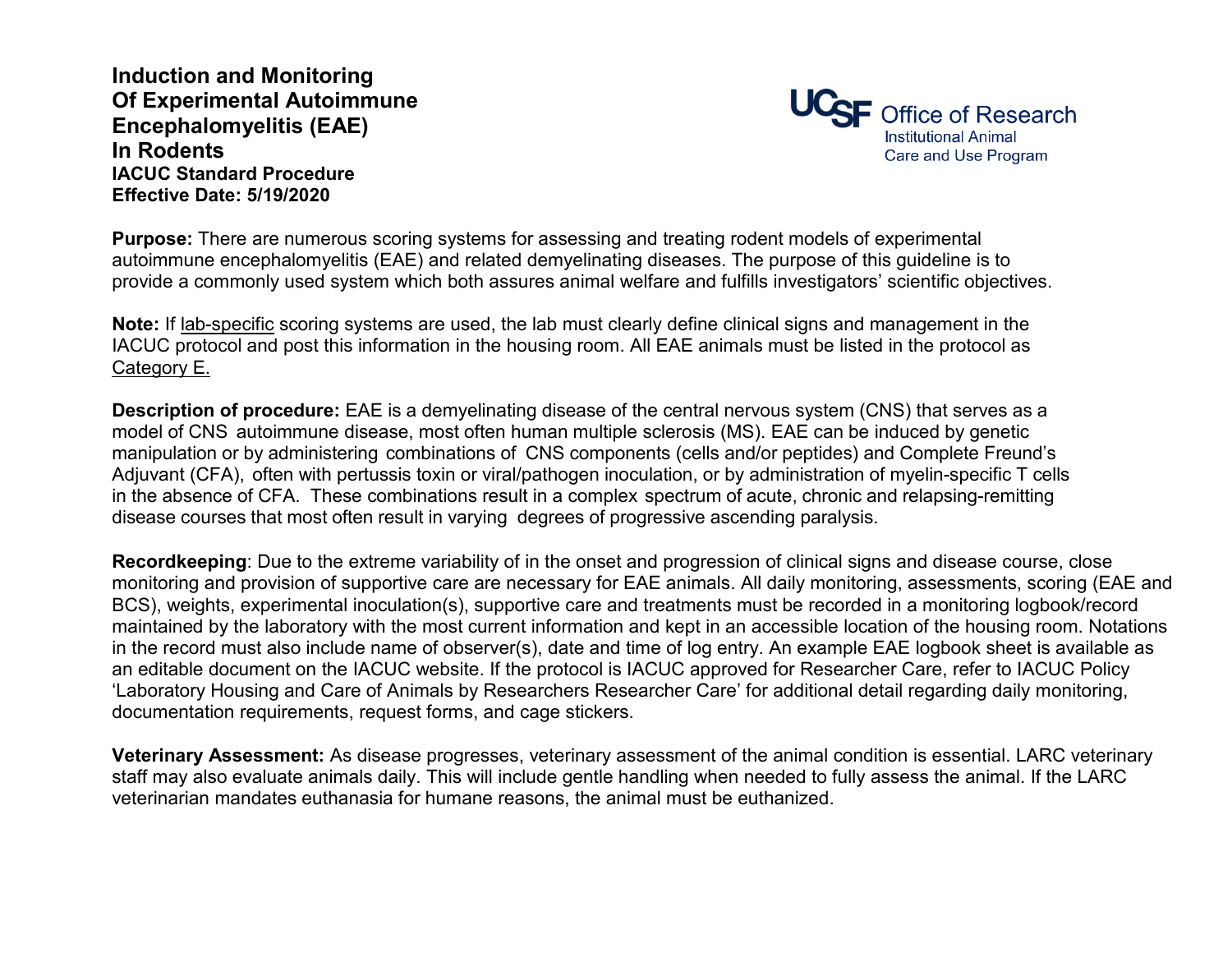| <b>EAE</b>     | <b>Clinical Signs</b>     | <b>Required</b>                                                                                                                                                                                                                                  | <b>EXPERIMENTAL MONITORING FREQUENCY</b>                                                                                                                                                                                                                                                                                                                                                     | Intervention                                                                                                                                                                                                                                                                                                                                                                                                                                                                                                                                                                                                                                                                                                                                                                                                                                                                                                                                                   |
|----------------|---------------------------|--------------------------------------------------------------------------------------------------------------------------------------------------------------------------------------------------------------------------------------------------|----------------------------------------------------------------------------------------------------------------------------------------------------------------------------------------------------------------------------------------------------------------------------------------------------------------------------------------------------------------------------------------------|----------------------------------------------------------------------------------------------------------------------------------------------------------------------------------------------------------------------------------------------------------------------------------------------------------------------------------------------------------------------------------------------------------------------------------------------------------------------------------------------------------------------------------------------------------------------------------------------------------------------------------------------------------------------------------------------------------------------------------------------------------------------------------------------------------------------------------------------------------------------------------------------------------------------------------------------------------------|
| <b>Score</b>   |                           | <b>Recordkeeping and</b>                                                                                                                                                                                                                         | Signs to monitor                                                                                                                                                                                                                                                                                                                                                                             |                                                                                                                                                                                                                                                                                                                                                                                                                                                                                                                                                                                                                                                                                                                                                                                                                                                                                                                                                                |
|                |                           | <b>Communication</b>                                                                                                                                                                                                                             |                                                                                                                                                                                                                                                                                                                                                                                              |                                                                                                                                                                                                                                                                                                                                                                                                                                                                                                                                                                                                                                                                                                                                                                                                                                                                                                                                                                |
| 0              | Clinically normal         | Each animal must be<br>$\bullet$<br>individually identified.<br>Label each cage:<br>$\bullet$<br>"EAE" and date of EAE<br>induction<br>If Researcher Care <sup>4</sup> is<br>$\bullet$<br>IACUC approved, label<br>cages 'Lab Care' <sup>4</sup> | <b>DAY 0</b> = EAE induced = immune potentiator injected<br>• Record baseline bodyweight <sup>1</sup><br>AT LEAST 3X/WEEK<br>• EAE score. Initiate prior to expected onset of clinical<br>signs to monitor for disease progression.<br>$\bullet$<br>NOTE: if protocol is IACUC approved for Researcher<br>Care <sup>4</sup> of EAE animals, lab is still required to check<br>animals daily. | <b>Optional</b><br>Additional water source (e.g. long sipper tubes, gel<br>product, etc.)<br>Moistened food pellets on cage floor or high calorie<br>nutrition                                                                                                                                                                                                                                                                                                                                                                                                                                                                                                                                                                                                                                                                                                                                                                                                 |
| 1              | Weak tail                 |                                                                                                                                                                                                                                                  | AT LEAST 3X/WEEK<br><b>EAE</b> score<br>$\bullet$<br>Signs in Table 1. "EAE Adverse Effects"<br><b>OPTIONAL</b><br>• Bodyweight <sup>1</sup> or Body Condition Score (BCS), $3x$ /week                                                                                                                                                                                                       | Optional<br>Additional water source (e.g. long sipper tubes, gel<br>product, etc.)<br>Moistened food pellets on cage floor or high calorie<br>nutrition                                                                                                                                                                                                                                                                                                                                                                                                                                                                                                                                                                                                                                                                                                                                                                                                        |
| $\overline{2}$ | Weak hind limbs           |                                                                                                                                                                                                                                                  | DAILY <sup>2</sup><br>• EAE Score<br>• Signs in Table 1. "EAE Adverse Effects"<br><b>OPTIONAL</b><br>Bodyweight <sup>1</sup> or BCS, daily<br>$\bullet$                                                                                                                                                                                                                                      | <b>Required</b><br>• Additional water source (e.g. long sipper tubes, gel<br>product, etc.)<br>Moistened food pellets on cage floor or high calorie<br>$\bullet$<br>nutrition                                                                                                                                                                                                                                                                                                                                                                                                                                                                                                                                                                                                                                                                                                                                                                                  |
| 3              | One hindlimb<br>paralyzed |                                                                                                                                                                                                                                                  | DAILY <sup>2</sup><br>• EAE score<br><b>BCS</b><br>Dehydration: evaluate visually or check skin turgor (see<br>Table 1. "EAE Adverse Effects").<br>• Urinary incontinence lesions: dermatitis, urine scald,<br>penile prolapse<br>• Additional signs in Table 1. "EAE Adverse Effects"<br><b>OPTIONAL</b><br>Bodyweight <sup>1</sup> daily<br>$\bullet$                                      | Required<br>Cage set-up (see photo last page)<br>Long sipper tube, gel products<br>Food on floor or high calorie nutrition<br>If dehydrated: at least 1 mL (or volume per LARC vet)<br>$\bullet$<br>of pharmaceutical grade sterile 0.9% Saline or<br>Lactated Ringer's, SC or IP, once per day. Give more<br>frequently as specified per LARC veterinary<br>requirements.<br>Urinary incontinence lesions: Contact LARC vet<br>staff. <sup>3</sup> LARC vet staff will assess severity on a case-<br>by-case basis. Treat, monitor, and euthanize at the<br>discretion of LARC veterinary authority.<br>Euthanize: if urine scald or infection are non-<br>$\bullet$<br>responsive to treatment, and/or penile prolapse.<br>Recommended<br>• House with healthy animals for thermoregulation.<br>If animal has difficulty ambulating, you may give extra<br>nesting material (enviro-dry handful or 2-3 nestlets).<br>Caution: animals can get tangled in it. |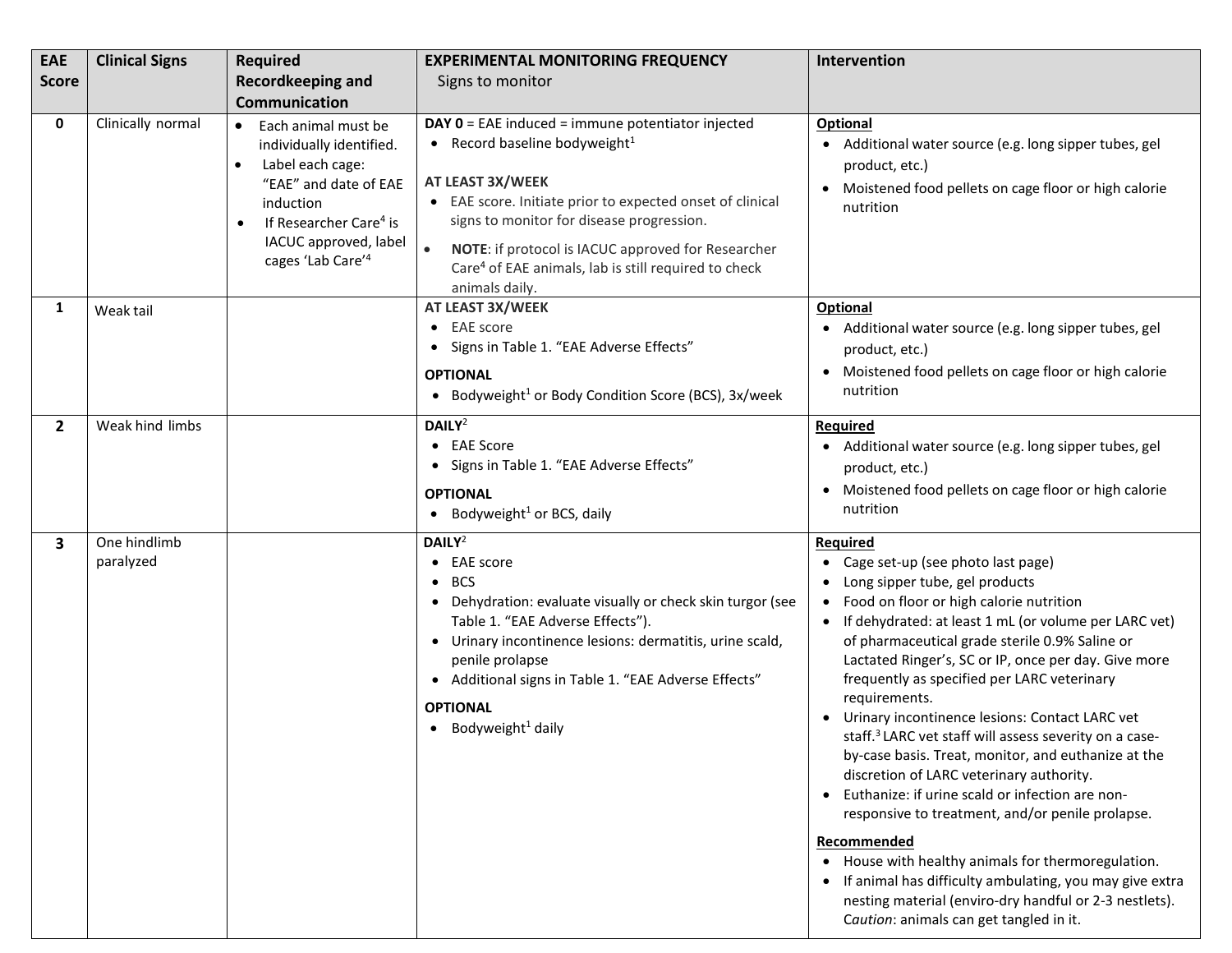| EAE          | <b>Clinical Signs</b>                                                                                                                       | Required                                                                                                                                           | <b>EXPERIMENTAL MONITORING FREQUENCY</b>                                                                                                                                           | Intervention                                                                                                                                                                                                                                                                                                                                                                                                                                                                                                                                                                                                                                                                       |
|--------------|---------------------------------------------------------------------------------------------------------------------------------------------|----------------------------------------------------------------------------------------------------------------------------------------------------|------------------------------------------------------------------------------------------------------------------------------------------------------------------------------------|------------------------------------------------------------------------------------------------------------------------------------------------------------------------------------------------------------------------------------------------------------------------------------------------------------------------------------------------------------------------------------------------------------------------------------------------------------------------------------------------------------------------------------------------------------------------------------------------------------------------------------------------------------------------------------|
| <b>Score</b> |                                                                                                                                             | <b>Recordkeeping and</b>                                                                                                                           | Signs to monitor                                                                                                                                                                   |                                                                                                                                                                                                                                                                                                                                                                                                                                                                                                                                                                                                                                                                                    |
| 3.5          | <b>Both hindlimbs</b>                                                                                                                       | <b>Communication</b>                                                                                                                               | DAILY <sup>2</sup>                                                                                                                                                                 | <b>Required</b>                                                                                                                                                                                                                                                                                                                                                                                                                                                                                                                                                                                                                                                                    |
|              | paralyzed                                                                                                                                   |                                                                                                                                                    | <b>EAE</b> score<br><b>BCS</b><br>Signs in Table 1. "EAE Adverse Effects"<br>$\bullet$<br><b>OPTIONAL</b><br>Bodyweight <sup>1</sup> daily                                         | Hydration gelpack on cage floor<br>$\bullet$<br>Moistened food pellets on cage floor or high calorie<br>nutrition<br>At least 1 mL (or volume per LARC vet) of<br>pharmaceutical grade sterile 0.9% Saline or Lactated<br>Ringer's, SC or IP, once per day. Give more frequently<br>as specified per LARC veterinary requirements.<br>Urinary incontinence lesions: Contact LARC vet<br>staff <sup>3</sup> . LARC vet staff will assess severity on a case-<br>by-case basis. Treat, monitor, and euthanize at the<br>discretion of LARC veterinary authority.<br>Euthanize: if urine scald or infection are non-<br>$\bullet$<br>responsive to treatment, and/or penile prolapse. |
| 4            | <b>Both hindlimbs</b><br>paralyzed with<br>weak front limbs                                                                                 | Notify LARC vet staff <sup>3</sup> of<br>score same day                                                                                            | DAILY <sup>2</sup><br><b>EAE</b> score<br>$\bullet$<br><b>BCS</b><br>Signs in Table 1. "EAE Adverse Effects"<br><b>OPTIONAL</b><br>Bodyweight <sup>1</sup> daily                   | <b>Required</b><br><b>CONTINUE</b> all care described above.<br>$\bullet$                                                                                                                                                                                                                                                                                                                                                                                                                                                                                                                                                                                                          |
| 4.5          | <b>Both hindlimbs</b><br>plus one front limb<br>paralyzed, or<br>non-functional<br>movement<br>(can move but<br>can't get to<br>food/water) | $\bullet$<br>Document date and<br>time EAE score 4.5<br>first seen.<br>Immediately notify<br>$\bullet$<br>LARC vet staff <sup>3</sup> of<br>score. | <b>TWICE DAILY<sup>2</sup></b><br><b>EAE</b> score<br><b>BCS</b><br>$\bullet$<br>Signs in Table 1. "EAE Adverse Effects"<br><b>OPTIONAL</b><br>Bodyweight <sup>1</sup> twice daily | <b>Required</b><br>Continue all care described above, but increase fluid<br>$\bullet$<br>therapy to twice per day.<br>Any animal that does not remit to Score 4 or lower<br>$\bullet$<br>within 24 hours must be immediately euthanized.                                                                                                                                                                                                                                                                                                                                                                                                                                           |
| 5.           | Both hindlimbs and<br>both front limbs<br>paralyzed, and/or<br>moribund                                                                     |                                                                                                                                                    |                                                                                                                                                                                    | Required<br>Euthanize as soon as possible.<br>LARC will euthanize if lab has not done within 1 hour.                                                                                                                                                                                                                                                                                                                                                                                                                                                                                                                                                                               |

<sup>1</sup> Recommended baseline weight calculation is average of at least 3 weights measured over a one-week period (5-7 consecutive days). Euthanasia is required if animal has a 20% weight loss over 24 hours, or a cumulative 25% maximum weight loss.

<sup>2</sup> Daily monitoring, scoring, treatment and documentation of animals applies to weekends and holidays and is the responsibility of the Principal Investigator. Records must be provided to IACUC or LARC staff upon request.

<sup>3</sup> Email LARC vet staff at [healthcheck@ucsf.edu](mailto:healthcheck@ucsf.edu) or verbally notify LARC staff in room.

<sup>4</sup> Researcher Care (aka 'Lab Care') must be described and approved in IACUC protocol prior to implementing. LARC will open cages to examine animals at any point based on veterinary assessment. LARC vet may jointly assess with lab (to reduce animal stress) as schedule allows. If the protocol is IACUC approved for Researcher Care, refer to IACUC Policy 'Laboratory Housing and Care of Animals by Researchers Researcher Care' for additional detail regarding daily monitoring, documentation requirements, request forms, and cage stickers.